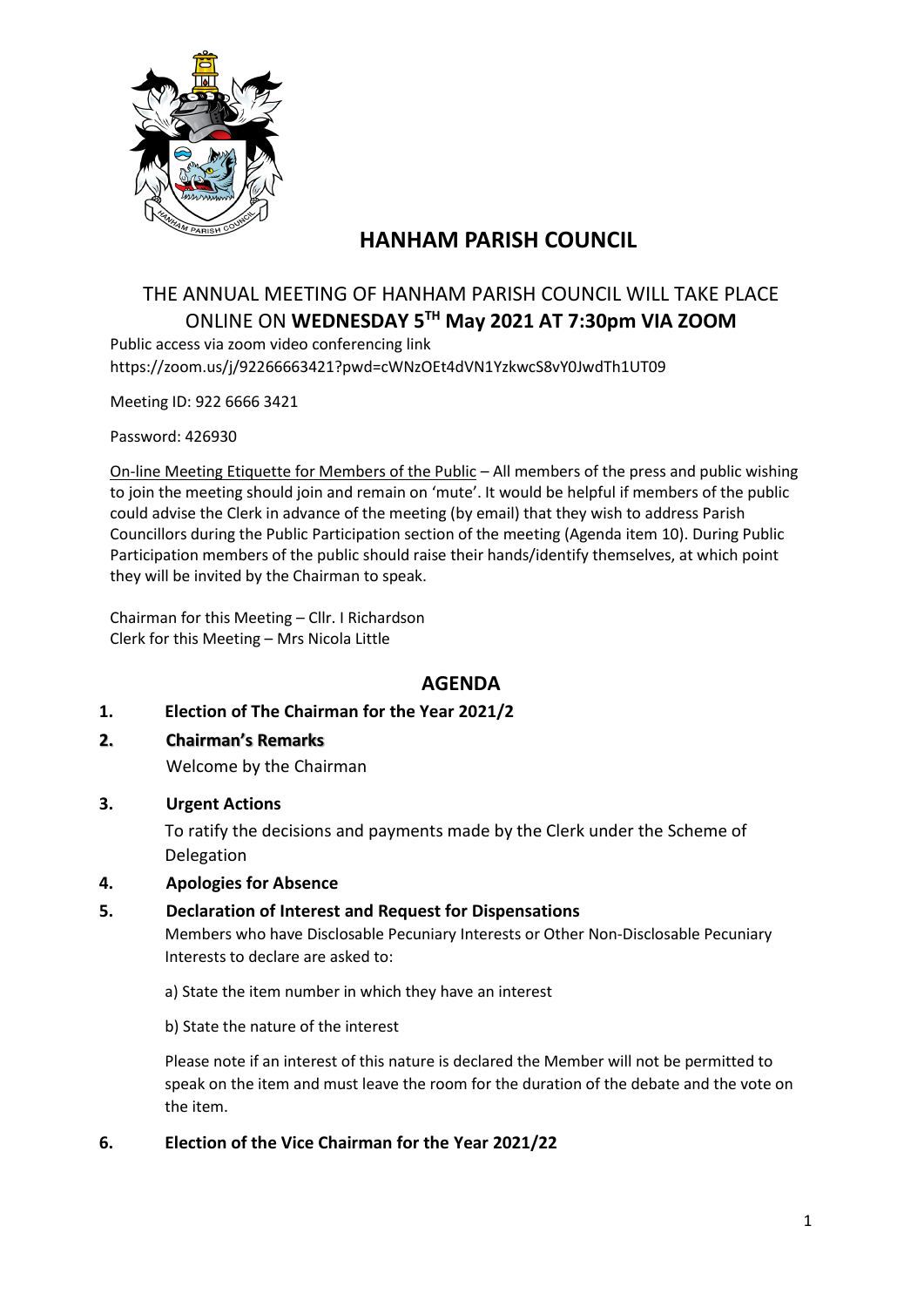### **7. To Appoint Members to serve on the undermentioned committees**

- a) Planning Committee ( minimum 4)
- b) Finance Committee ( minimum 4)

### **8. To Appoint Representatives to other bodies**

- a) ALCA
- b) Guardian for the Defibrillator
- c) Hanham Business Community Partnership
- d) Hanham Community Centre, Management Committee
- e) Hanham and Longwell Green Community Engagement Forum
- f) Hanham Common Fayre Committee
- g) Newsletter Working Group
- h) Remembrance Service Co-ordinator
- i) Town and Parish Council Forum
- j) Any other groups

### **9. Confirmation of Minutes**

To confirm the minutes of the meeting of the council held on  $7<sup>th</sup>$  April 2021

### **10. Adjournment for Public Participation**

Any resident of the Hanham Parish area or persons affected by decisions taken by the Council may address this meeting (for no more than five minutes) to present a petition or make a statement. Anyone wishing to film/record the meeting should refer to the media policy prior to attendance at *[www.hanhampc-pc.gov.uk](http://www.hanhampc-pc.gov.uk/)*

- a) Items from the public
- b) Report from the District Councillors

### **11. Reconvene Meeting**

#### **12. Finance**

a) Verbal financial report from the Chair of Finance

# **13. Annual Return for Year Ended 31st March 2020/21**

- a) To receive the Financial Statement for 20/21
- b) To approve Section 1 of the Annual Governance Statement for 20/21
- c) To approve Section 2, Accounting Statements for 20/21

# **14. Annual Review of the Following**

- a) Standing Orders
- b) To receive and approve the asset and inventory register of council property
- c) Council insurance policy
- d) Risk Assessments bus shelter, home working and financial risks
- e) Policies;
	- Document Retention and Destruction Policy
	- Information and Data Protection Policy
	- Social Media and Electronic Communication Policy
	- Management of Transferable Data

# **15. To Reaffirm Eligibility for the General Power of Competence**

To duly note the criteria has been met, with at least two thirds elected councillors and a Clerk holding a sector specific recognised qualification.

#### **16. Matters Arising**

Ongoing -Electric car charging points in Laburnum Road car park